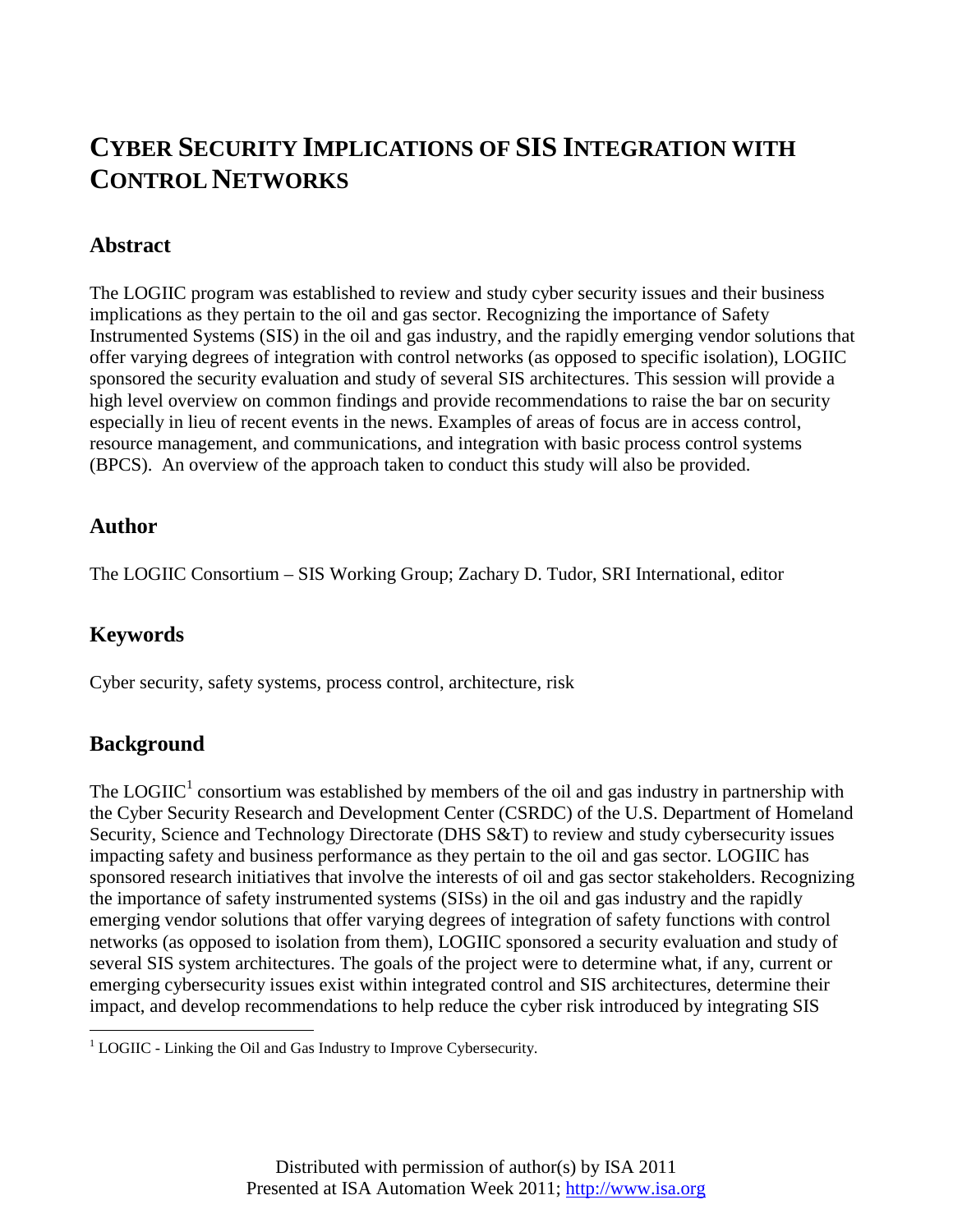solutions. The project sought to identify applicable and relevant security concerns regarding SISs in several areas of interest, such as access control, functional integrity of safety operations, and integration with basic process control systems (BPCSs).

LOGIIC contracted with leading subject matter experts (SMEs) who assisted the LOGIIC team in the development of a functional requirements document (FRD) and the identification of three reference architectures reflecting common strategies for integrating control and safety. LOGIIC then identified leading automation vendors who provide systems representing one or another of the reference architectures, and selected three representative systems for evaluation. The objective was not to conduct a vendor comparison, but rather to assess for each of the representative architectures, to what degree the safety function could be interrupted by an attacker with a foothold on the BPCS. The SMEs conducted tailored evaluations of the vendor systems in the summer and fall of 2010, and findings from evaluations were reported to the participating system vendors and the LOGIIC members. To the extent possible, information or findings that may identify the specific vendors participating or systems evaluated have been withheld from this report.

This paper consolidates key issues, findings, and recommendations regarding SIS integration with control system networks, based on the systems evaluated. It is based on findings as observed during the security assessment of the preconfigured systems provided by the system vendors that volunteered to participate in this study. The findings and recommendations are derived from the activities, observations, and expertise of the assessment team.

The project and its findings and recommendations are intended to inform a broad and varied audience that includes:

- Security, control systems, and SIS product vendor engineers and architects, and control system product integrators who design or implement secure industrial control systems (ICSs) integrated with SISs
- System administrators, engineers, and other information technology (IT) professionals who administer, patch, or secure ICSs integrated with SISs, and security consultants who perform security assessments and penetration testing of ICSs integrated with SISs
- Managers who are responsible for ICSs integrated with SISs and senior managers who are trying to understand implications and consequences as they justify and apply an ICS cybersecurity program to help mitigate impacts on business functionality
- Researchers and analysts studying the unique security needs of ICSs.

# **General Findings**

The system evaluations, which were an aggregation of both automated and manual (tailored) assessment activities, yielded several observations. First and foremost, the technical integrity of the safety function was not impacted during any of our evaluations. However, in each evaluation, observations suggested vulnerabilities that could lead to temporary loss of operational view of the system or cause operator interfaces to experience issues related to integrity and availability. Several of the supporting technologies inherent in the commercial solutions (communication protocols, for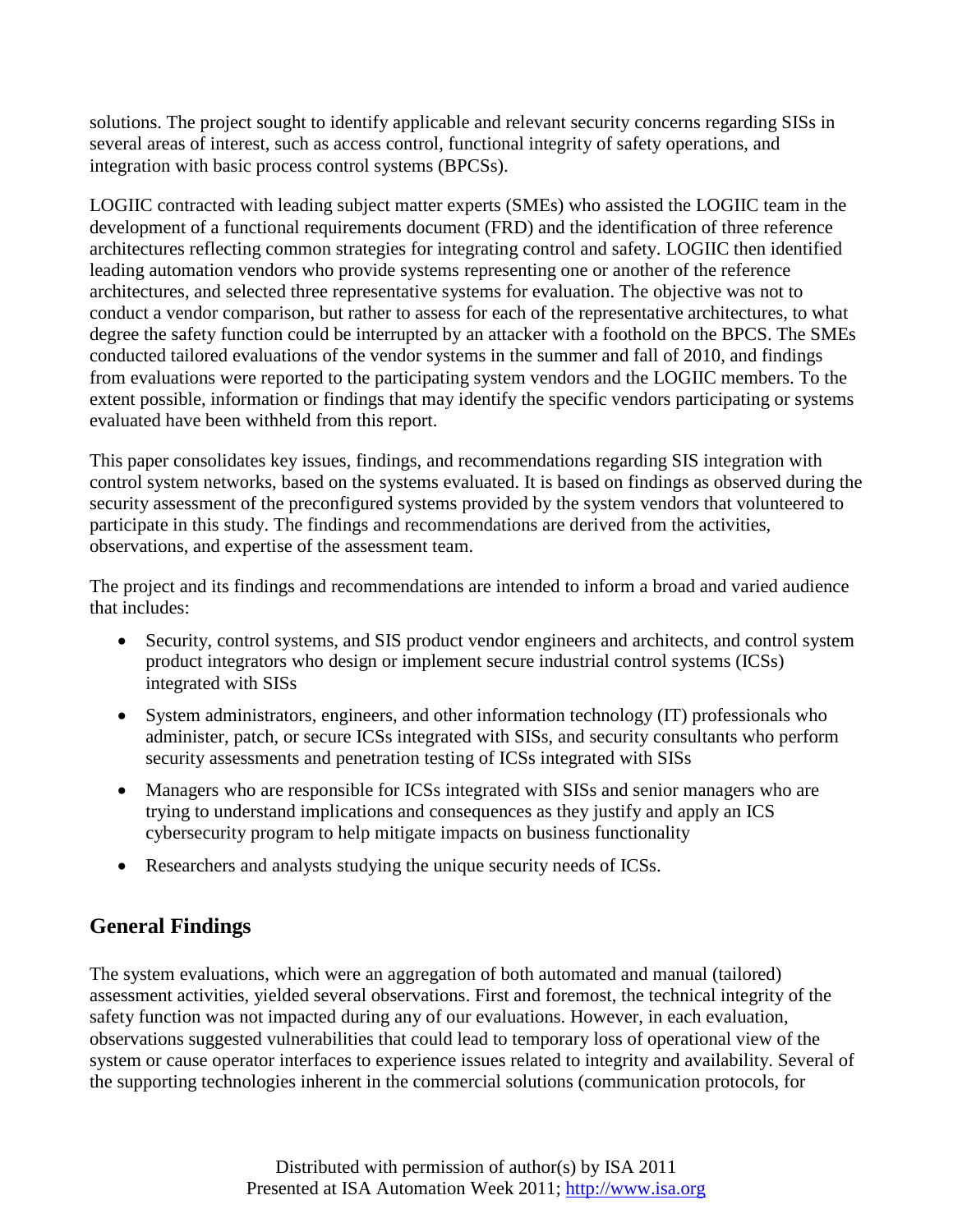example) also had vulnerabilities that could lead to both compromise and privilege escalation. Each of the systems experienced some issues regarding availability, especially when networks were flooded with attacks and test patterns intended to subject the environment to data saturation. However, the countermeasures that were often implemented, including those related to traffic throttling, generally mitigated attacks successfully.

Although the technical safety integrity of the systems evaluated was not compromised, this was not the case for system availability. **Loss of control, loss of view, and false safety trips could negatively impact business financials (income), the environment, contractual obligations, and corporate reputation.**

For the SIS project, three distinct architectures were selected for evaluation, designated Architectures A, B, and C. In Architecture A, the BPCS and SIS controllers, engineering workstations (EWSs), and human-machine interface (HMI)/operator workstations (OWSs) all reside on a common local area network (LAN). In some cases, the SIS EWS and the BPCS EWS may reside on the same physical workstation, but with role separation. Architecture A is illustrated in Figure 1.

Architecture A represents the system with the most extensive integration. Although this level of



**Figure 1 Integrated Control and SIS, Architecture A**

integration provides many benefits to the end user, such as simplified wiring, ease of communication configuration, and lower hardware costs, it is also the most vulnerable of the three architectures evaluated.

In an Architecture A-type system, the SIS EWS was susceptible to denial-of-service (DoS) attacks caused by network floods or other malicious network traffic on the control system LAN. Loss of the SIS EWS, as caused by a DoS attack, could result in a dangerous condition if, for example, a value was forced or overridden prior to the loss of service. Without the SIS EWS, it may be impossible to remove the forced or overridden value. In this architecture, the SIS EWS is also susceptible to more sophisticated attacks, such as manipulation of system logs and offline configuration files. Since the SIS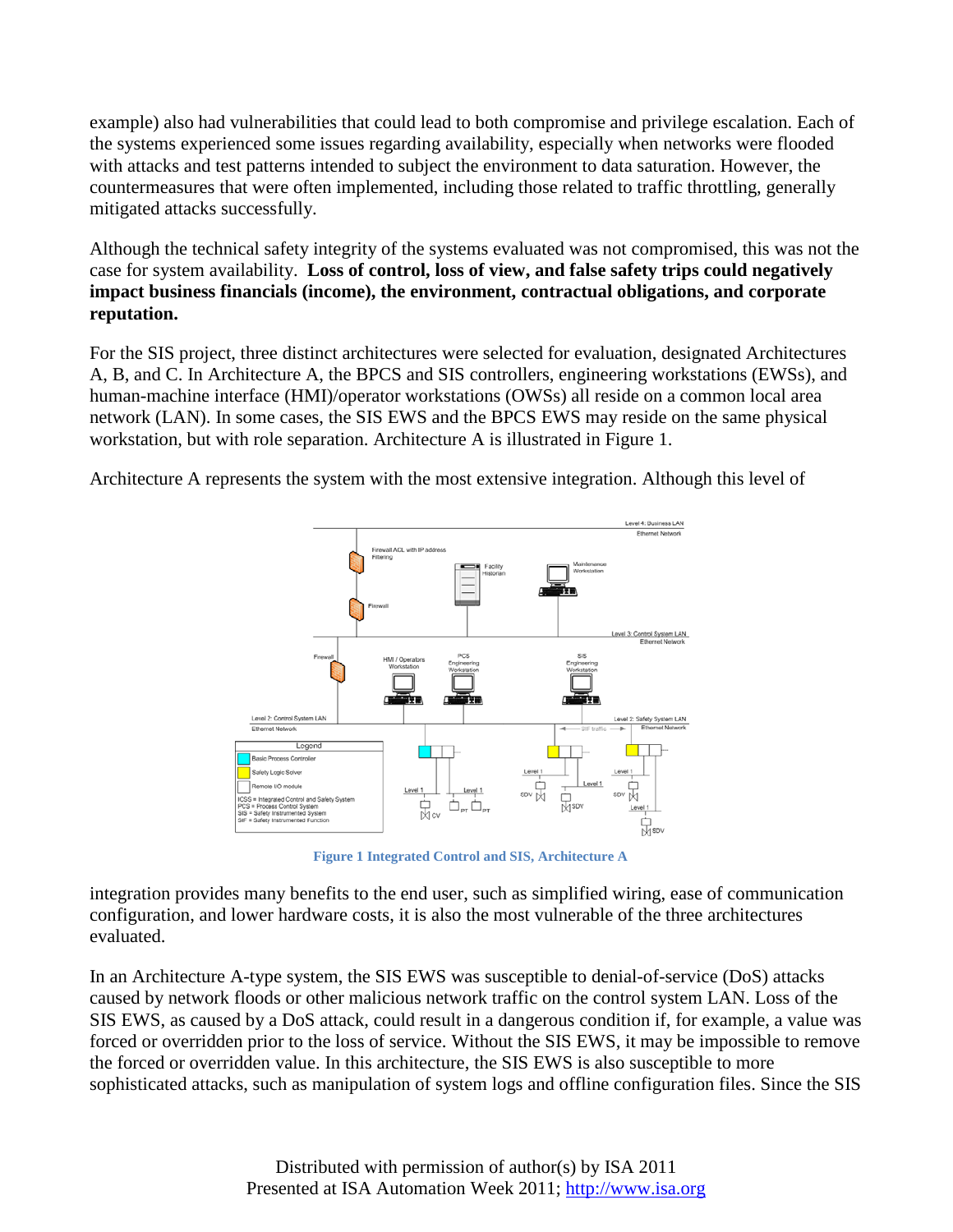EWS resides on an open LAN with several additional personal computers (PCs), it is also more susceptible to malware in this configuration than in architectures where the SIS EWS resides on a private safety network. The SIS controllers also are exposed to additional threats in this configuration. It was demonstrated in testing that peer-to-peer communications between SIS controllers are



vulnerable to DoS attacks. If safety instrumented functions (SIFs) are configured using peer-to-peer<br>vulnerable to DoS attacks. If safety instrumented functions (SIFs) are configured using peer-to-peer communications, a DoS event can lead to a false trip of the SIF.

Architecture B, shown in Figure 2, is similar to Architecture A except that it provides an isolated safety-critical network for peer-to-peer communications between SIS controllers. This architectural modification provides significant protection of safety-critical communications.

In the Architecture B-type system, vulnerabilities relate to the location of the SIS EWS. Connecting the SIS EWS to the control system LAN makes this architecture susceptible to the same attacks as Architecture A (e.g., DoS attacks, manipulation of system logs and offline configuration files, and malware). To a lesser extent, the SIS controllers also remain vulnerable in this architecture since they connect to the control system LAN through a network interface. The resiliency of the SIS controllers is highly dependent on the quality of the SIS network interface implementation.

Architecture C, shown in Figure 3, has the fewest inherent vulnerabilities. It is typical of systems that provide an interface between the control system and the SIS but are not tightly integrated, an arrangement most commonly found in legacy and safety-critical systems. In many cases, systems of

#### **Figure 2 Integrated Control and SIS, Architecture B**

Architecture C involve the integration of a control system and a SIS from different suppliers.

A major point of vulnerability in the Architecture C-type system is the interface between the control system and the SIS. These links are implemented by using various communication interfaces ranging from nonroutable serial protocols to proprietary TCP/IP-based protocols to open protocols such as Modbus TCP and OPC. The flexibility required of the SIS network interface to support these various protocols creates an opportunity for some potentially significant system vulnerabilities.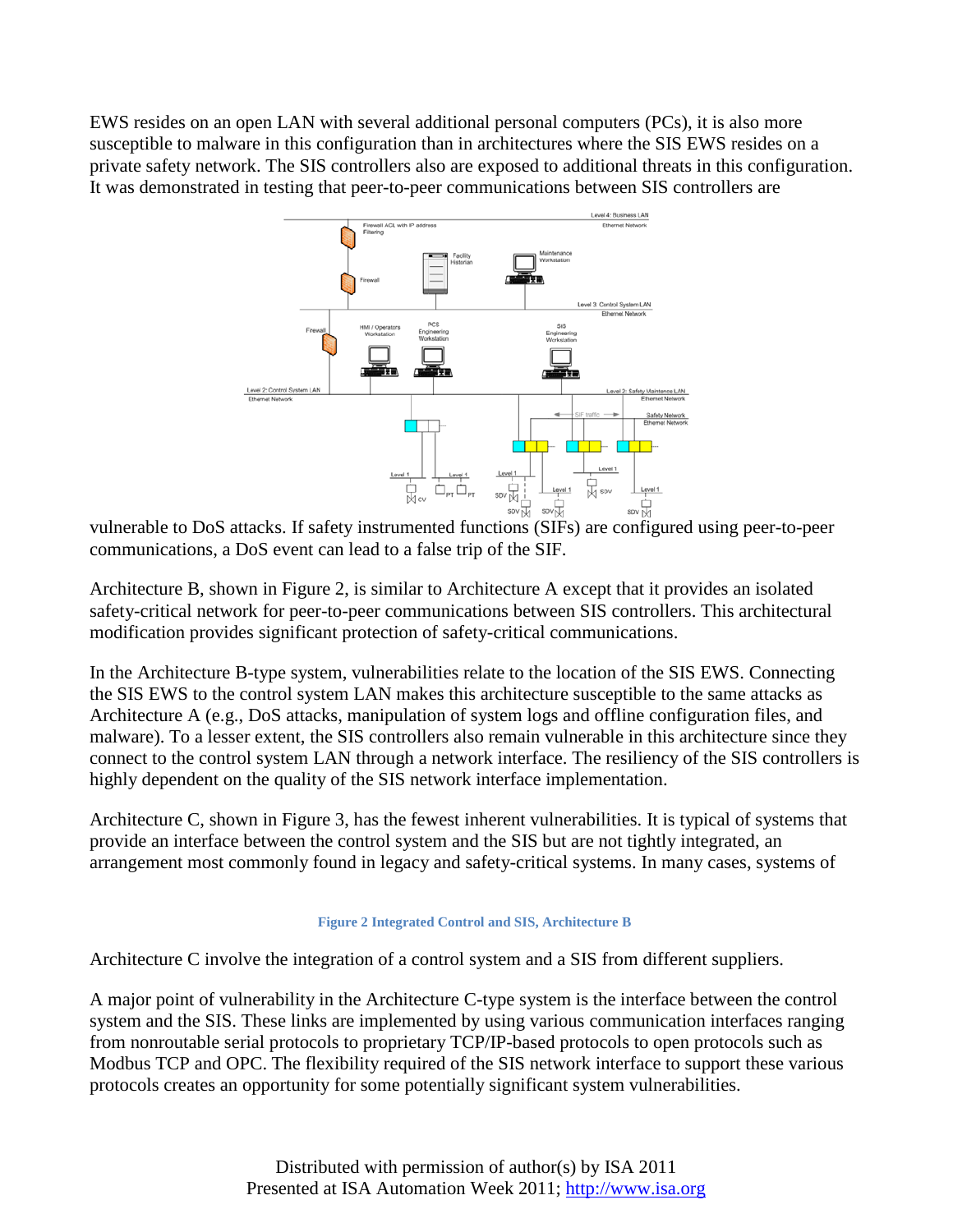The overall theme of the findings suggests that there are significant opportunities for both the vendors and the asset owners to evaluate and improve the security functionality of the safety systems during development and prior to deployment. The effort and costs of measures required to counter many of the observed vulnerabilities would not be significant, and a cooperative partnership between the vendor and asset owner communities would result in successful remediation.



**Figure 3 Integrated Control and SIS, Architecture C**

# **Project Scope**

The project scope was limited to SIS environments and components that are typically found within the oil and gas industry. To the extent possible, the scope was extended to include larger systems of basic process control elements that complement SISs as related to performing control and safety operations, and to allow the findings to be extrapolated (where applicable) to other industrial control system environments used in other sectors.

The project was designed specifically to focus on using known and common vulnerability testing and detection techniques for common ICS and IT vulnerabilities, and was extended to include additional test cases specific to industrial automation and SIS. Findings and observations were defined in the appropriate context of existing safety certifications. Figure 4 provides a graphical overview of the scope of the project. By limiting the analysis specifically to safety operations, significant complexity was avoided. By maintaining a focus on safety operations, the study included specific analysis of the impact of exploiting these vulnerabilities on the safety system, as opposed to peripheral analysis of the supporting technology that might be present in the solution architecture. The scope was developed specifically to determine plausible exploitable vulnerabilities that could impact safety operations, with supporting elements to include the impact on operator command and control.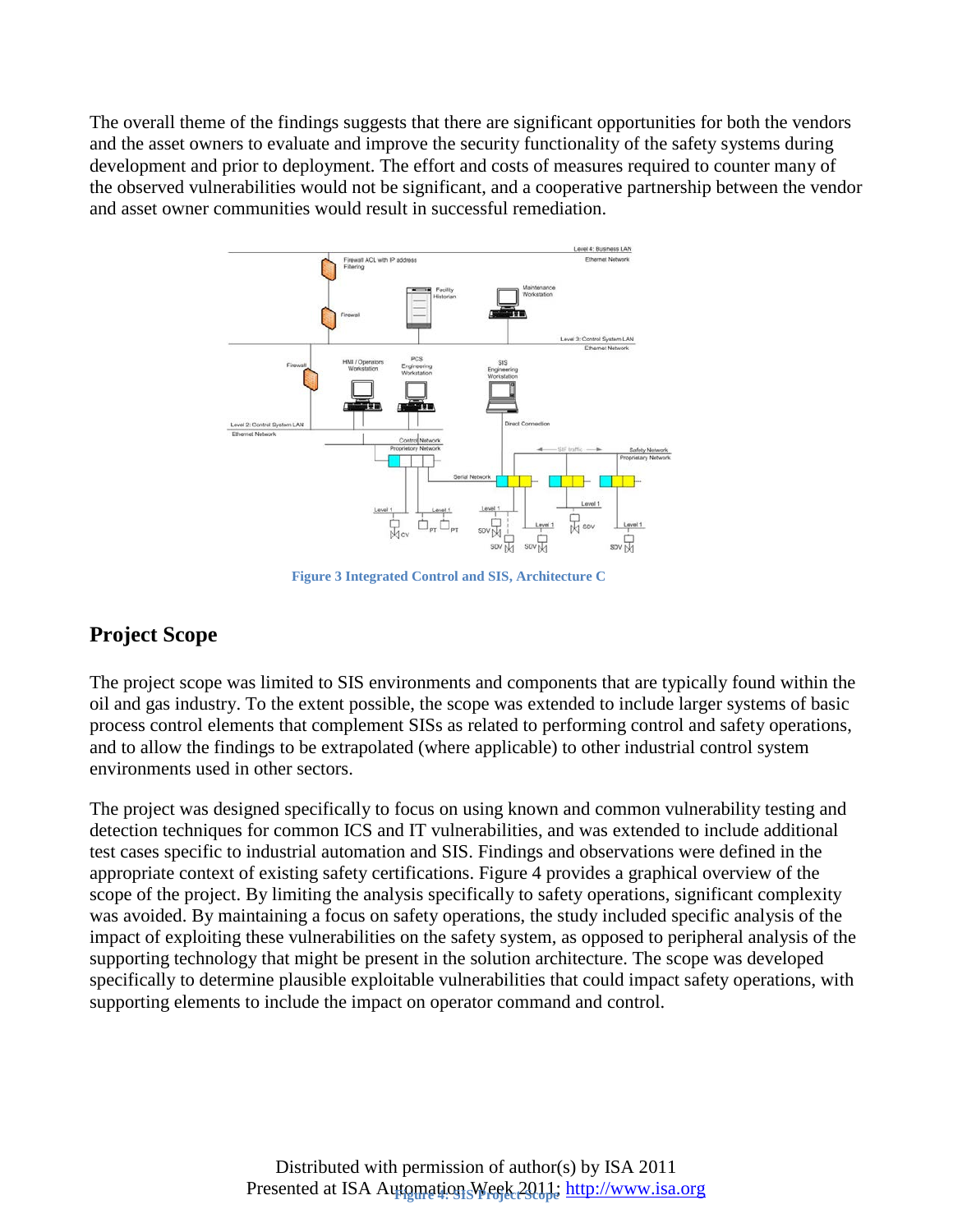

# **Project Methodology**

The LOGIIC SIS project's approach to the comparison of different SIS integration architectures was to select commercially available vendor systems that were representative of the reference architectures defined in the FRD. The evaluation schedule, MOU, and monitor configurations were customized and reviewed with the vendors and SME teams. A template evaluation plan (EP) was tailored for each evaluation to reflect differences in the systems being evaluated approved by the vendor and the LOGIIC team. The tailoring of the EPs allowed for the flexibility required to develop and perform a robust set of applicable tests for each vendor system, and the use of a template ensured adherence to a baseline that provided a comparable set of qualitative results.

From the initially developed FRD, comprehensive evaluation frameworks were developed. These frameworks could then be augmented to accommodate the uniqueness of each type of architecture under evaluation, and could be reconstituted as evaluation plans. The inputs to these EPs were proven threat models, as derived from experience and expertise of the subject matter experts involved in the assessment, combined with concise safety requirements specifications. The threat model included threats to be extrapolated for each vendor environment, using targets of evaluation for the assessment.

Since the focus of the project was the integrity of integrated safety and control systems, a series of safety requirements specifications were reviewed, and from that set of specifications a definitive list of test requirements was developed. For each test architecture, the list of safety requirements was assigned a level of criticality. Safety system assumptions then were made, and a comprehensive set of project-specific integrated functional requirements (IFRs) was developed.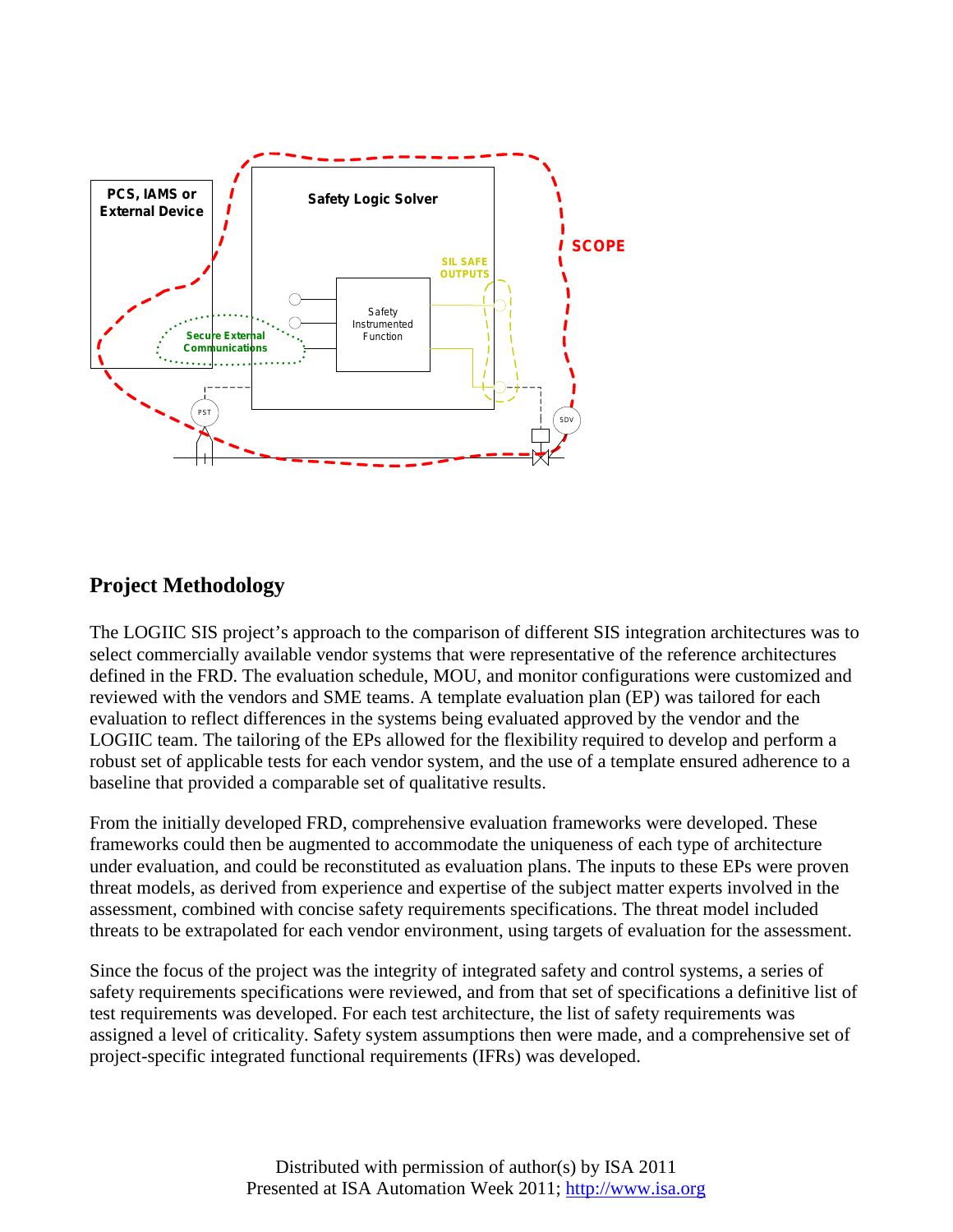# **Evaluation Plan Approach**

The evaluation plan for each architecture evaluated in the project was derived from the framework created for the project. The elements of evaluation consisted of structured automated testing activities and unstructured systematic testing. Both approaches to testing the SIS systems were found to be advantageous in that they allowed for the flexibility required to meet the nuances and uniqueness of each system under evaluation. Like traditional assessment processes, the structured automated testing provided a landscape for the subject matter experts to create more specific and unstructured systematic test activities. This collaborative approach facilitated the discovery of specific vulnerabilities by using techniques and procedures attributed to an adversary that were most likely to fit the threat profile being used.

It is important to recognize that during the testing, ongoing parallel SIF verification was performed to ensure that any impact on the safety function would be identified. Subject matter experts ensured that the safety functions of the systems under evaluation were configured in compliance with all relevant vendor documentation and that the evaluation plans were not in conflict with the IEC 61508 requirements. Moreover, subject matter experts also ensured that the safety integrity level (SIL) certificate was not jeopardized. During the evaluation process, hardware and software safety monitors were deployed and assessed to determine the impact on the safety system during the vulnerability testing. (Note: To facilitate testing, in some cases systems in the BPCSs were not fully hardened or configured to exact recommendations.)

# **Test Methodologies**

Testing included a variety of approaches that combined automated and tailored security assessment tactics. Testing elements were selected on the basis of plausibility and applicability and were tailored to meet the assessment goals, tuned to align with plausible threat scenarios. Using this approach ensured wide coverage of plausible attacks from a variety of points of presence in the target architecture.

Focusing on threats and vulnerabilities that would impact the safety system (and supporting information resources), the team created specific portfolios of test suites that include the following categories of attacks on communication robustness:

- ARP specific attacks (Grammar, Host Reply Storm, Cache Request Storms, Saturation, etc.)
- Ethernet specific attacks (Broadcast Storm, Fuzzer, Grammar, Multicast Storm, Unicast Storm, etc.)
- ICMP and IGMP specific attacks (Fuzzer, ICMP Storm, Type/Code Cross Product, V3 corruption)
- IP specific attacks (Invalid IP Options, Multicast Storm, Unicast Storm, Broadcast Storm, Fragmented Storm, Fuzzer, Grammar–Field Fuzzer, Grammar–Fragmentation, IP Grammar– Options Fields, IP, LLDP Grammar, LLDP Saturation, LLDP Storm, Ping of Death, etc.)
- TCP/UDP specific attacks (Fuzzer, Grammar, Scan Robustness, TCP/IP Grammar, TELNET DEFENSICS, UDP Broadcast Storm, UDP DEFENSICS, UDP Data Grammar, UDP Fuzzer, UDP Grammar, UDP Multicast Storm, UDP Scan Robustness, UDP Unicast Storm, etc.)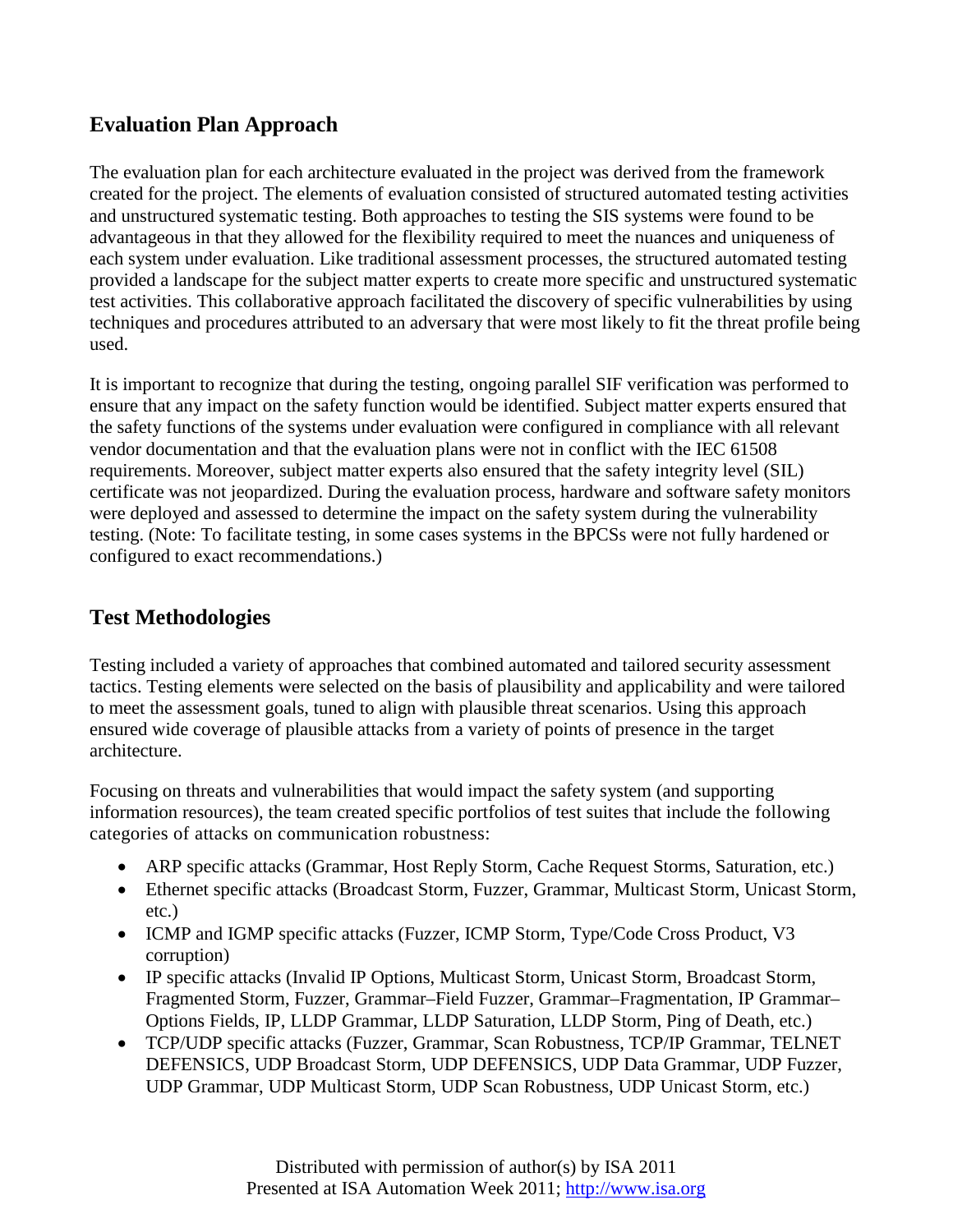In addition to these tests, and to provide for a more comprehensive assessment, advanced vulnerability enumeration and scanning was performed. This was combined with tailored scripts to address the uniqueness of the target of evaluation, and the combination proved very effective in (a) confirming vulnerabilities uncovered by automated scanning and (b) providing a foundation to create and execute system-specific exploits. These combined elements included modified network sniffing, traffic replay, data injection, signal interrupt messaging, bit-flipping and integrity impact tests, payload injection attacks, resource starvation, cryptographic analysis, password cracking, privilege escalation, directory traversal, forced error manipulation, and other derivative tests to assess the security posture of the devices. It was through this test vector, combined with automated testing activities, that many of the more severe vulnerabilities were uncovered.

### **Findings and Recommendations**

This section discusses findings in a general way and provides applicable mitigation strategies that could be of interest to asset owners and vendors alike.

The assessment effort showed that there are both vulnerabilities that are common across the technologies tested and vulnerabilities that are unique to certain architectures. Many of these observations were provided by automated testing designed to observe system impacts under network duress, complemented by tailored manual testing and confirmation of the observed vulnerabilities. Mitigation strategies for many of these vulnerabilities relate to the deployment of defense-in-depth strategies, proactive assurances against protocol-specific weaknesses, and traditional IT measures that can be ported into the safety domain. The vulnerabilities tend to be associated with basic networking protocols, and recommended countermeasures will also include networking security best practices.

All the architectures were observed to be impacted under certain types of testing that addressed communications availability. These vulnerabilities did not result in the failure of the safety system but rather introduced possible denial of service or denial of control from an operator perspective that could require system shutdown. These included aggressive storm traffic, malformed packet storming, unicast storms, and other traffic-related vulnerabilities that could be mitigated by using many of the same countermeasures recommended for architecture-specific vulnerabilities.

# **Architecture A**

Architecture A is the most tightly integrated of the three reference architectures evaluated. Although this level of integration provides many benefits to the end user, such as simplified wiring, ease of communication configuration, and lower hardware costs, it is also the most vulnerable of the three architectures evaluated.

The SIS engineering workstation is susceptible to DoS attacks caused by network floods or other malicious network traffic on the control system LAN. Loss of the SIS EWS could result in a dangerous condition if, for example, a value was forced or overridden prior to the loss of service. Without the SIS EWS, it may be impossible to remove the forced or overridden value. In this architecture, the SIS EWS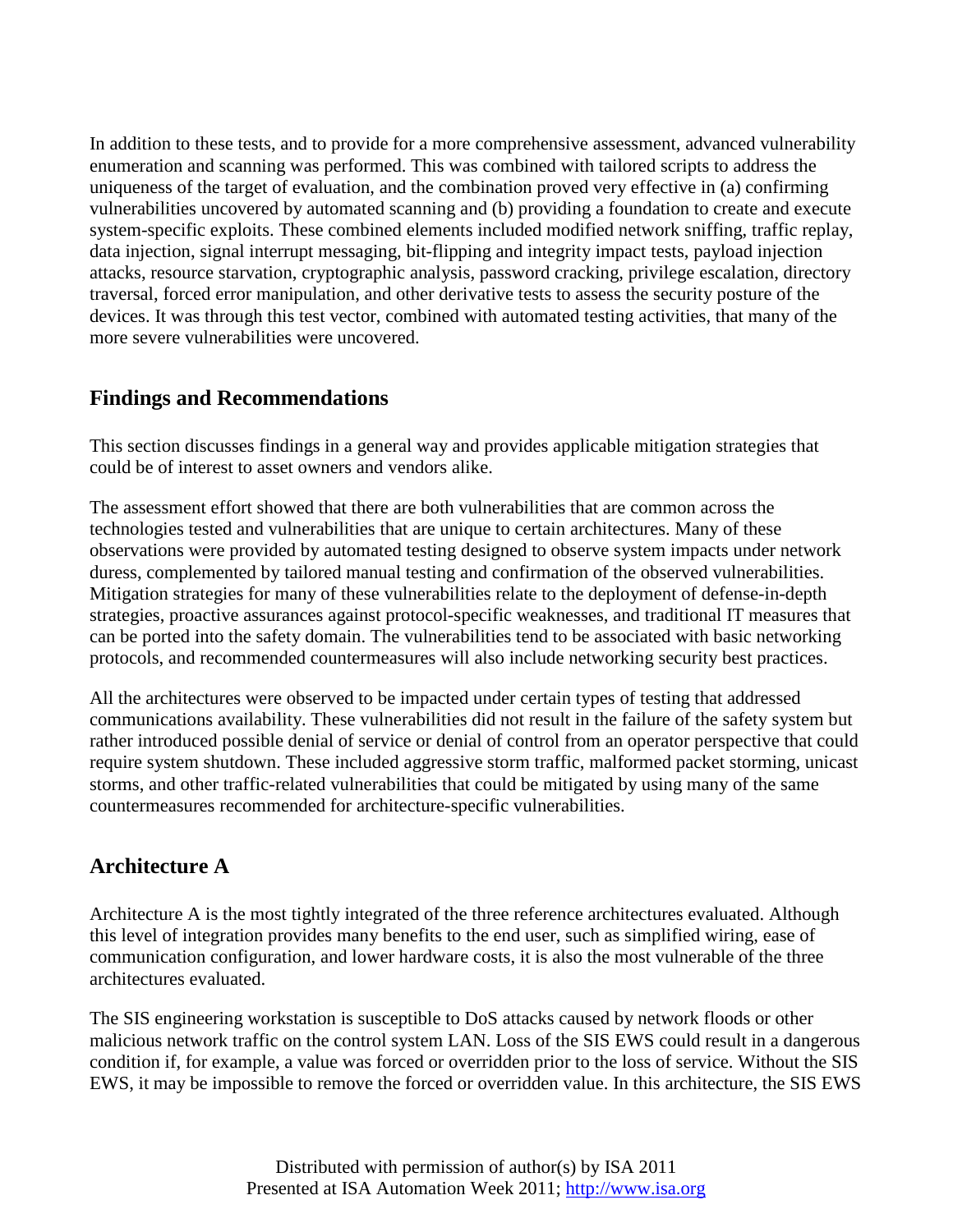is also susceptible to more sophisticated attacks, such as manipulation of system logs and offline configuration files. Finally, since the SIS EWS resides on an open LAN with several additional PCs, it is also more susceptible to malware in this configuration than in other architectures where the SIS EWS resides on a private safety network. The SIS controllers also are exposed to additional threats in this configuration. It was demonstrated in testing that peer-to-peer communications between SIS controllers are vulnerable to DoS attacks. If SIFs are configured using peer-to-peer communications, a DoS event can lead to a false trip of the SIF.

Vendors should offer a fixed-configuration ICS firewall (i.e., brand-labeled or vendor supported with preconfigured rules) to make it easier for end users to implement the recommended modifications shown in Figure 5. Firewalls typically allow traffic through certain ports to certain hosts, and less typically perform rate limiting, traffic shaping, etc. This recommendation complements the abovenoted suggestion that vendors update their technology to handle higher rates of traffic properly.

Vendors should ensure that a separate network interface reserved on the safety controller is connected to a limited number of safety operator stations or EWSs. When the safety controller is connected to the larger BPCS network, invalid or malicious network traffic may result in a loss of communications. Having a separate, dedicated communications connection to the controller will allow communications and functional changes to be made even if the other communications interface is down. Vendors



**Figure 5: Recommended Modifications to Architecture A**

should include the ability to limit which actions can be performed on the controllers running safety functions, depending on the network connection used to request the action. For example, if the controller running the safety function is connected to a secondary safety controller, BPCS network, and SIS network, then each network connection could have different restrictions. The BPCS network could be restricted to read-only actions, the SIS network could have only read and write access, and the secondary safety controller could have full safety failover functionality enabled (for example).

End users and system integrators can lessen the inherent vulnerability of this architecture, as shown in Figure 6, by inserting a properly configured (appropriately backed up or redundant) ICS firewall between the DCS and SIS components. As noted above, firewalls can allow traffic through certain ports to certain hosts and provide perimeter-like countermeasures to critical devices. Firewalls will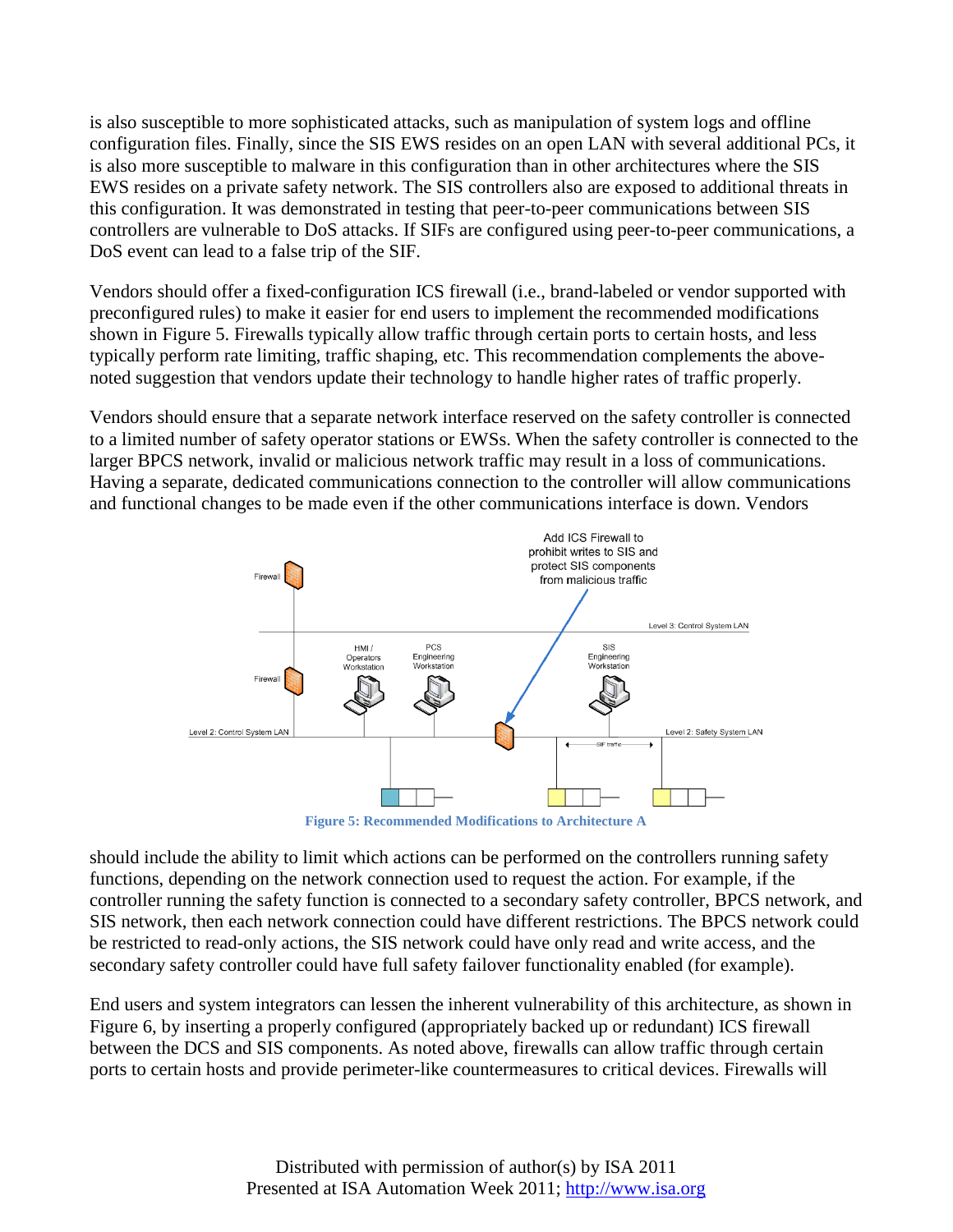provide network isolation and protection for the SIS components while still allowing appropriate communications between the SIS and the DCS. Since this architecture is highly integrated, an effective solution would include the deployment of firewalls in front of all SIS components to limit access from the BPCS hosts. The firewall should, if possible, be configured to deny all writes from the DCS into the SIS. Rules should be configured to allow real-time data from the SIS controllers to the HMI/operator workstation. Of course, for this configuration to be effective the BPCS EWS and the SIS EWS must be deployed on separate workstations.

### **Architecture B**

A point of vulnerability in Architecture B is the location of the SIS engineering workstation. Connecting the SIS EWS onto the control system LAN makes this architecture susceptible to the same attacks as Architecture A (e.g., DoS attacks, manipulation of system logs and offline configuration files, and malware). To a lesser extent, the SIS controllers also remain vulnerable in this architecture since they connect to the control system LAN through a network interface. The resiliency of the SIS controllers is highly dependent on the quality of the SIS network interface implementation.



**Figure 6: Recommended Modifications to Architecture B**

We recommend that integrated control system and SIS suppliers develop a system security manual or guidebook that provides a third-party validated security assessment of the common variations of their system architectures. Such an assessment should incorporate an integrated threat analysis that communicates to the end user the threats that are addressed by the system and those that must be mitigated by the end user, as well as potential residual risks.

Furthermore, we recommend that suppliers of systems with architectures similar to Architecture B offer a fixed-configuration ICS firewall (i.e., brand-labeled with preconfigured rules) to make it easier for end users to implement the recommended modifications shown in Figure 6.

Although Architecture B provides improved separation of control and safety communications when compared with Architecture A, it is still recommended to protect the SIS controllers from the control system LAN. Therefore, we suggest installing ICS firewalls between the control system LAN and the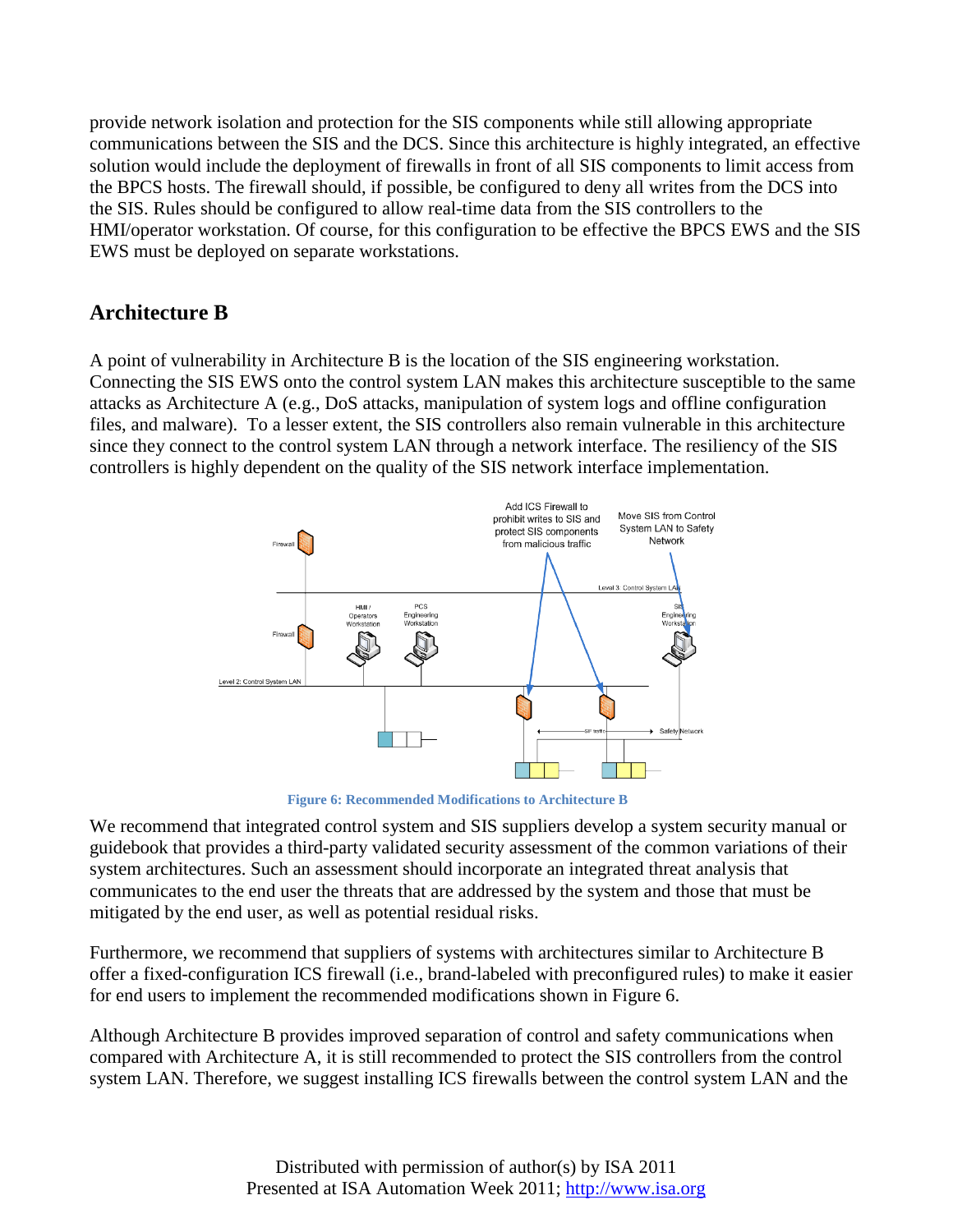SIS controllers per the supplier's recommendations.

To protect the SIS EWS from DoS attacks and unauthorized access, one option is to move the SIS EWS from the control system LAN to a direct connection on the safety network. In this case, extra attention should be given to patch management and anti-virus updates.

# **Architecture C**

The major vulnerability in Architecture C is the interface between the control system and the SIS. These links are implemented by using various communication interfaces ranging from nonroutable serial protocols to proprietary TCP/IP-based protocols to open protocols such as Modbus TCP and OPC. The flexibility required of the SIS network interface to support these various protocols creates an opportunity for some potentially significant system vulnerabilities. We recommend that standalone SIS suppliers develop a system security manual or guidebook that provides a third-party validated security assessment of common methods of interfacing their SIS to various control systems.

Furthermore, we recommend that suppliers of standalone SISs offer a fixed-configuration ICS firewall (i.e., brand-labeled with preconfigured rules) to make it easier for end users to implement the recommended modifications shown in Figure 7.



**Figure 7: Recommended Modifications to Architecture C**

The need to protect communication between the control system and the SIS, as well as the method of protection, depends on the type of communication interface deployed. Nonroutable serial protocols, such as Modbus, require little protection as long as the physical environment is secure (e.g., closed technical rooms, closed cabinets, USB ports disabled). However, TCP/IP communications, such as Modbus TCP and OPC, require additional protection. In these cases, we suggest installing ICS firewalls between the control system LAN and the SIS controllers that are able to provide deep-packet inspection of the industrial protocols used in the application.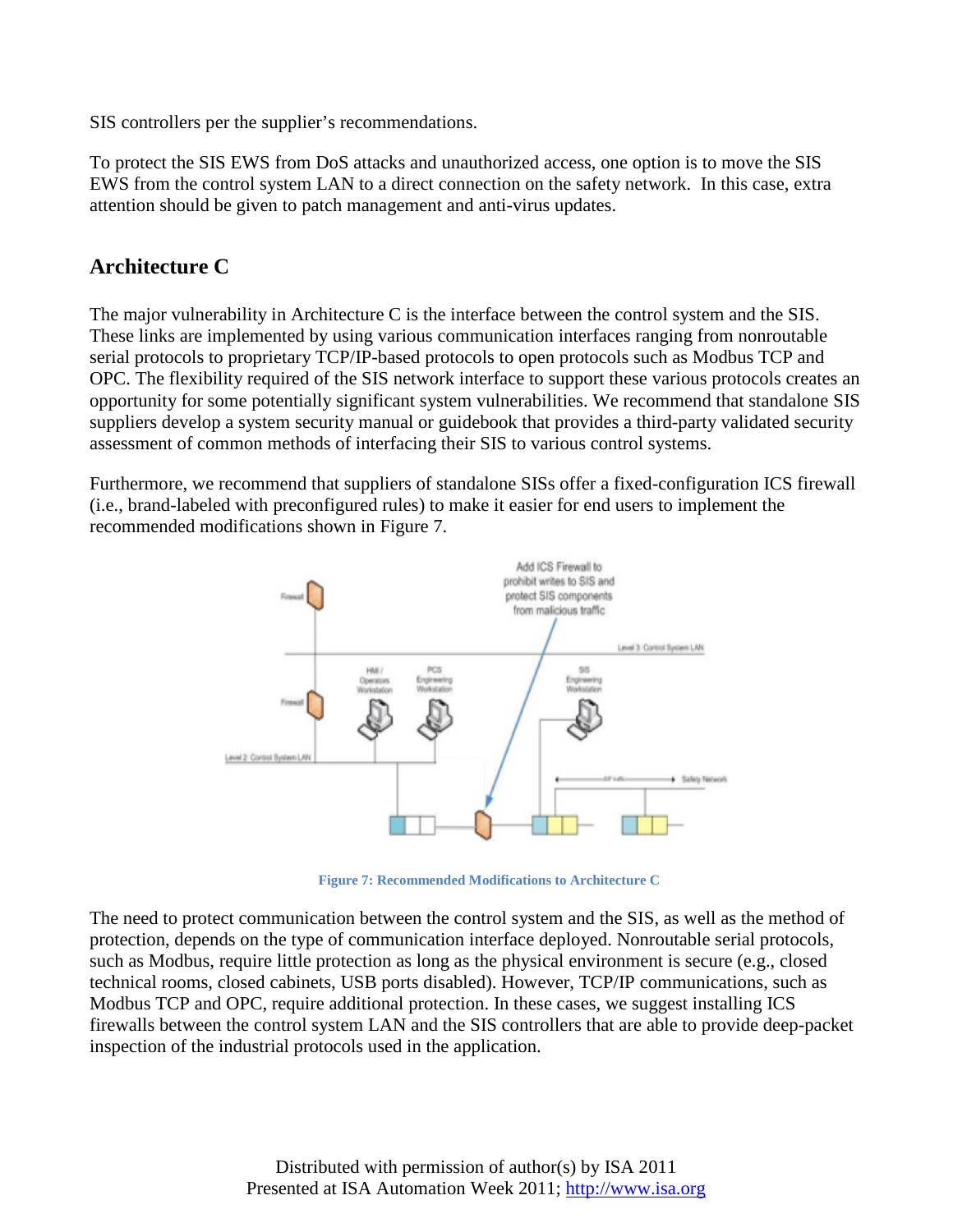### **Conclusions**

The LOGIIC SIS project identified a set of vulnerabilities associated with standard types of contemporary safety systems. Fortunately, these vulnerabilities can be managed or avoided with updated architectures and compensating controls. The project demonstrated that contemporary safety systems have a significant amount of resiliency inherent in them. The project did, however, expose some vulnerabilities that could impact the availability of the mechanisms for operator interaction, as well as several notable vulnerabilities related to versions of hardware and software being used in standard deployments. Loss of control, loss of view, and false safety trips could negatively impact business financials (income), the environment, contractual obligations, and corporate reputation. Through our evaluation and analysis, this report has been able to identify effective countermeasure strategies to empower both vendors and asset owners in their cyber risk reduction efforts.

#### **Greater Integration May Introduce Greater Risk**

Many of the vulnerabilities discovered were attributed to the integration of system elements that were originally designed to operate in isolation. The evolving landscape of asset owner business requirements demands richer integration, and the vendor community is responding to meet those integration needs. Current vendor strategies still appear to indicate that total isolation is preferable, but when integration is required, the vendors do provide recommended best practices to deploy these systems in a secure manner. These vendor recommendations should be followed to the greatest extent possible. The assessment project provided significant insight into the vulnerabilities of the underlying operating systems and support technologies used to facilitate integration. It should be noted, however, that many of the vulnerabilities could not be exploited in a situation where the safety communications element is completely isolated and the adversary does not have specific and direct access to the command-and-control channels.

#### **Default Configurations Are Not Secure**

The testing conducted showed that vulnerabilities exist in areas of default configuration, authentication and authorization, unnecessary default services, unencrypted communications, and factors related to denial of service. Although all the systems evaluated demonstrated some vulnerability in their architectural elements, no system was compromised to the point that the SIS was in jeopardy and the safety function failed completely. However, other vulnerabilities identified in this report resulted in compromise of system availability, compromise of the integrity of operational view, and attack vectors that could facilitate an adversary's escalating privilege within critical equipment. In several cases, inherent system vulnerabilities were observed that have been known in the public domain for some time, and the recognition of these existing vulnerabilities showcases the need for vendors to perform more aggressive predeployment testing and more rigorous security lifecycle development.

#### **Defense in Depth Reduces Risk**

Implementations of defense-in-depth strategies used in the different architectures showed that minimal modifications to the control and safety system architectures could greatly increase the work effort of an adversary, thus theoretically reducing the cybersecurity risk to the system.